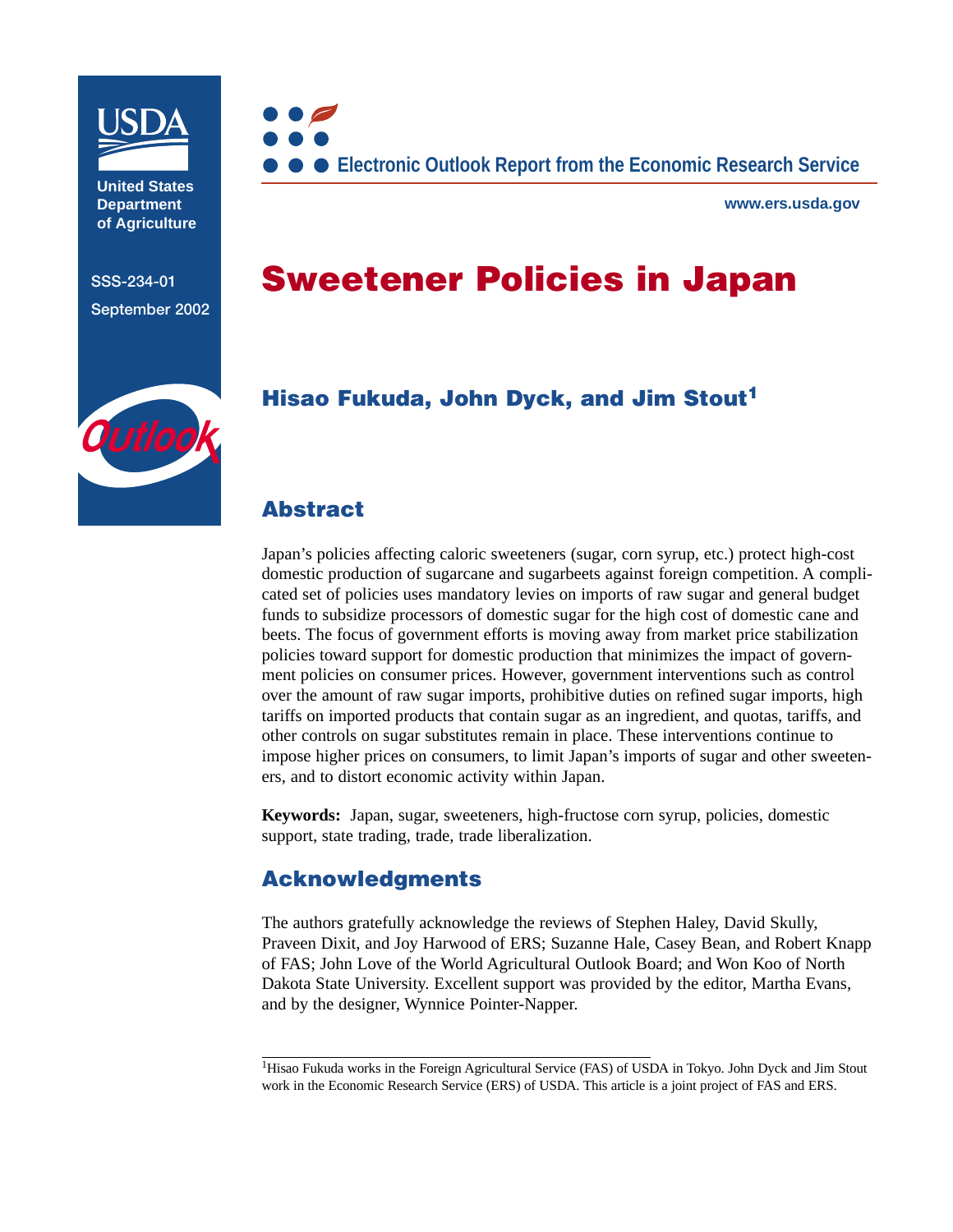# **Introduction**

Japan is one of the leading agricultural importing nations in the world. This article is one in a series examining Japan's policies that protect and regulate its agricultural markets. These policies are of special interest because they are subject to review in the current round of global trade negotiations conducted by the World Trade Organization.

Japan has far-reaching policies that affect caloric sweeteners (sugar, corn syrup, etc.) because it wishes to protect high-cost domestic production of sugarcane and sugarbeets against foreign competition. Sugarbeets are raised in the northernmost large island, Hokkaido, while sugarcane is grown in southernmost Japan, on small islands south of Kyushu, extending to Okinawa. Sugar production is about 800,000 tons, with sugar consumption about 2.3 million tons, and total supply of sweeteners about 3.9 million tons (see fig. 1). A large industry producing high-fructose corn syrup (HFCS) from imported corn and domestic potato and sweet potato starch has evolved since 1977. Corn from the United States has been the main feedstock for producing HFCS in Japan, and, at a level of 3 million tons a year, Japan's imports of corn for HFCS are about 20 percent of its total corn imports.

A complicated set of policies uses mandatory levies on imports of raw sugar and general budget funds to subsidize processors of domestic sugar for the high cost of domestic cane and beets. Japan's Government has recently tried to adjust policies to allow consumer prices to fall to levels closer to world trade prices. The focus of government efforts is moving away from market price stabilization policies toward support for domestic production that minimizes the impact of gov-

#### Figure 1

#### **Sugar: Production, consumption, and trade in Japan**



Source: USDA, PS&D, 12/11/01.

ernment policies on consumer prices. However, government interventions such as control over the amount of raw sugar imports, prohibitive duties on refined sugar imports, high tariffs on imported products that contain sugar as an ingredient, and quotas, tariffs, and other controls on sugar substitutes remain in place. These interventions continue to impose higher prices on consumers, to limit Japan's imports of sugar and other sweeteners, and to distort economic activity within Japan.<sup>2</sup>

 $2$  For a discussion of U.S. sugar policies, see <http://www.ers.usda.gov/briefing/sugar/policy.htm>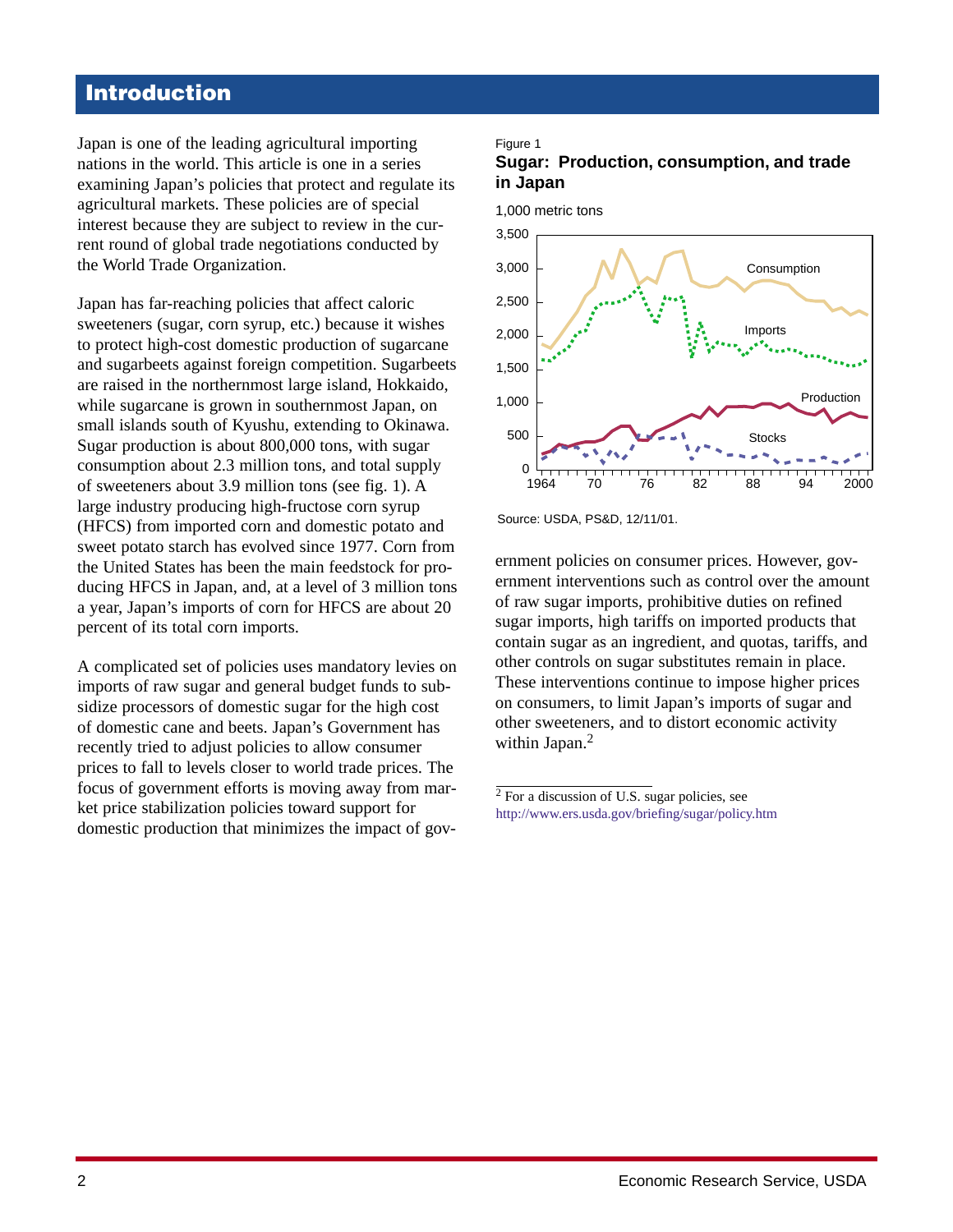# <span id="page-2-0"></span>**Domestic Policies**

**Sugar.** Farmers receive a guaranteed minimum price for cane or beet. The Ministry of Agriculture, Forestry, and Fisheries (MAFF) sets this price each year, according to the Sugar Price Stabilization Law of 1965, and the Revised Sugar Price Adjustment Law of 2000. Cane millers and beet processors must pay farmers at least the guaranteed minimum price. For sugar year 2001 (October 2001-September 2002), the minimum price was 17,040 yen/ton (\$131) for sugarbeets and 20,370 yen/ton (\$157) for sugarcane.

Sugar processors receive a "domestic sugar rationalization target price" for raw sugar, according to the Sugar Price Stabilization Law as amended in June 2000. It is set each year by MAFF, and is defined as "the cost of sugar that domestic refiners are able to receive if they rationalized (through restructuring, etc.)." In principle, MAFF is trying to encourage refiners to make their operations more efficient, and does not attempt to cover the costs of refiners that have been unable or unwilling to reduce costs. In sugar year 2001, the target price is set at 151,800 yen/ton (\$1,168).

MAFF provides a subsidy to sugar refiners to compensate them for the difference between the market price of domestic sugar and the "target price." The Agriculture and Livestock Industries Corporation (ALIC), a government-owned firm, provides the subsidy (A), based on funds collected in a surcharge on imports (see fig. 2). An additional subsidy is given to domestic processors out of Japan's national budget (B). The total amount of subsidy (A plus B) varies by growing region (see table 1). According to MAFF, currently subsidy (A) is worth approximately 77 billion yen and subsidy (B), 13 billion yen, for a national total of 90 billion yen (\$692 million). The subsidies to the processors allow them to buy sugarcane and sugarbeets at the high mandated prices that farmers receive.

### Figure 2

**Prices and subsidies in Japan's sugar refining sector**



Source: FAS/Tokyo.

**Corn sweetener policies.** Starch-containing products, like grains and potatoes, can be processed to extract the starch, and the starch can be refined into sweeteners. The corn sweetener industry arose in Japan because of the high sugar prices that were a result of government policies. Using imported corn, refiners could produce starch and then extract high fructose and other sweeteners that could replace sugar in many uses—particularly in soft drink production. To prevent HFCS from hurting demand for domestic sugar and to obtain funds with which to help pay for the sugar subsidies, the government began intervening in the HFCS market in 1982. Since then, ALIC has been buying all HFCS from processors and reselling it to them after adding a surcharge (unless HFCS prices are at unusually high levels).

The surcharge is calculated by formula as a fraction of the difference between an average supply price for HFCS and a higher target price for HFCS. The

| iuwiv i            | TOMI JUDINY IO JUMNI TOMIOTJI ODIODOL EDDT OOPIGMIDOL EDDE, MI IMOG PIOMODNIM IOMIONIJ |      |         |            |          |      |  |  |  |  |
|--------------------|----------------------------------------------------------------------------------------|------|---------|------------|----------|------|--|--|--|--|
|                    | Kagoshima                                                                              |      | Okinawa |            | Hokkaido |      |  |  |  |  |
|                    | ven                                                                                    | \$US | ven     | <b>SUS</b> | ven      | \$US |  |  |  |  |
|                    |                                                                                        |      | per ton |            |          |      |  |  |  |  |
|                    | 204.797                                                                                | .652 | 206.247 | 664. ا     | 84.480   | 681  |  |  |  |  |
| Source: FAS/Tokyo. |                                                                                        |      |         |            |          |      |  |  |  |  |

#### **Table 1—Total subsidy to sugar refiners, October 2001-September 2002, in three producing regions**

Economic Research Service, USDA 3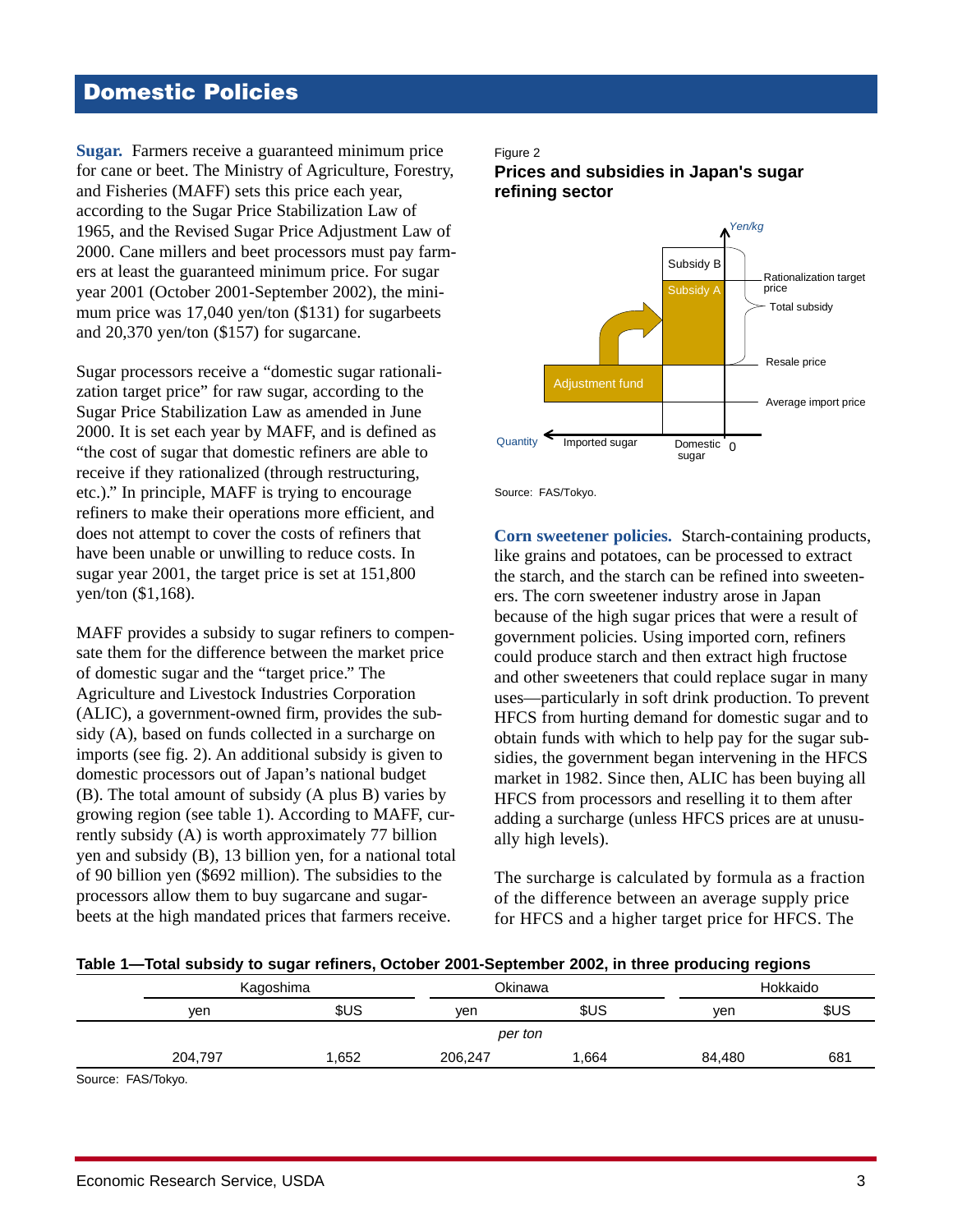surcharge was 2,163 yen/ton (\$17) for the first quarter (October-December 2001) of sugar year 2001. MAFF calculates quarterly target volumes for HFCS production for each manufacturer. If the target is exceeded, the manufacturer pays a secondary surcharge of 1,218 yen/ton, or \$9 (for sugar year 2001), making the total surcharge  $3,381$  yen  $(2,163 +$ 1,218) if targets are exceeded.

This acts as a kind of production quota for HFCS, giving MAFF power to determine what production will be. Proceeds from the surcharges go to ALIC's Sugar Production Promotion Fund and are used to lower the surcharge placed on imported raw sugar that is used by sugar refiners. Thus, the surcharges are an effort to reduce the competitiveness of HFCS versus sugar, and to prevent the balance between sugar and HFCS from changing.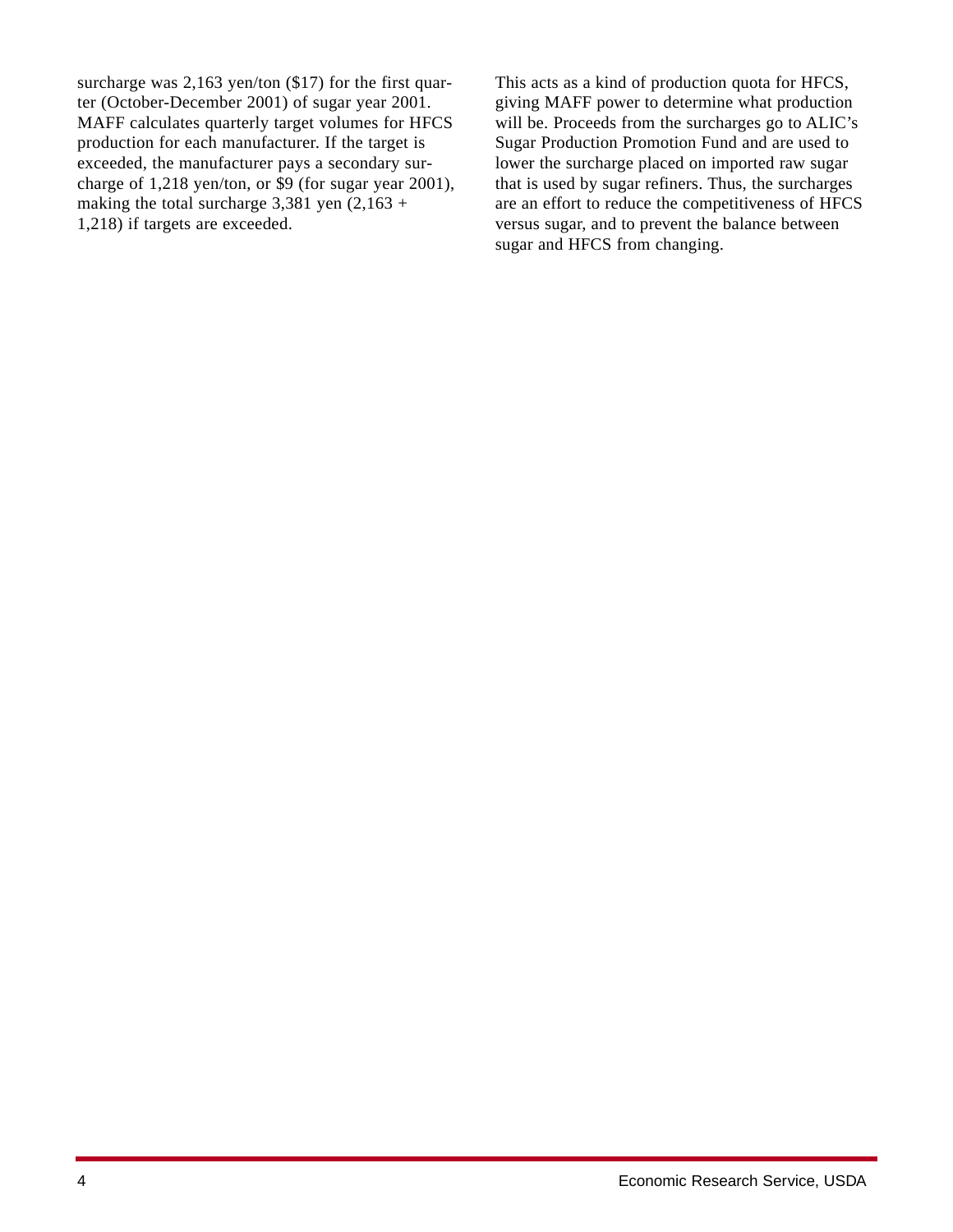# <span id="page-4-0"></span>**Border Policies**

**Sugar.** ALIC purchases all raw sugar imports from importing companies at the average import price (revised quarterly) and sells the sugar back to them at a predetermined resale price (also revised quarterly)<sup>3</sup>. The sugar does not actually change hands during the transaction. In July-September 2001, the average import price was 32,580 yen/ton (\$251) and ALIC's resale price was 59,960 yen/ton (\$461). The difference, or surcharge, is 27,380 yen/ton (\$211), and accrues to ALIC. ALIC's profit on this transaction is calculated by MAFF so that the total amount collected (in addition to surcharges from HFCS producers) would be sufficient to fully compensate the domestic processors for the difference between the market price of domestic sugar and the "target price." This difference is called the "Adjustment Fund" and goes into ALIC's Sugar Production Promotion Fund [\(see fig. 2\)](#page-2-0). If world prices are at extremely high levels, companies do not have to sell to and buy back from ALIC. This has not occurred in the last 20 years.

Each quarter, MAFF determines an import volume target for raw sugar for each importer based on ALIC's resale volume to that importer in an ordinary year. If

the target is exceeded, MAFF assesses a secondary surcharge. Currently the volume target (for all firms together) is approximately 1,470,000 metric tons annually and the secondary surcharge is 23,309 yen/ton (\$179). This authority stems from an amendment to the Sugar Price Stabilization Law in 1982.

Although the raw sugar tariff was reduced to zero in April 2000, refined sugar imports face a tariff of 21.5 yen/kg with an additional surcharge of 53.88 yen/kg, equivalent to \$414/ton (this surcharge is effective for the 2001 sugar year). This effectively bars refined sugar imports, which are virtually zero (see table 2).

**Corn imports for sweetener use.** Corn can be processed into corn starch and then refined to make HFCS. Under the pooled quota system, MAFF allocates a semi-annual import quota specifically for corn to be used to produce starch. For example, in the first half of Japanese fiscal year 2001 (April-September 2001) the amount was 1,287,500 tons. The amount of the quota is calculated by dividing the planned production quantity of corn starch by .66 (to get the amount of unmilled corn needed for starch production). Thus, in addition to its control over HFCS production volume through surcharges, MAFF also has a mechanism to control imports of the main input to HFCS.

Planned corn starch production must be matched by purchases of domestic potato and sweet potato starch in the ratio of one part of potato starch for 12 parts of corn

| Tariff                              |            |                                          | Tariff-rate quota      |             |                   | Imports                   |
|-------------------------------------|------------|------------------------------------------|------------------------|-------------|-------------------|---------------------------|
| Ad valorem                          | Specific   | Comment                                  | Tariff                 |             | Quota size        | in 2001                   |
|                                     |            |                                          | In-quota<br>ad valorem | specific    |                   |                           |
| Percent                             | Yen/ka     |                                          | Percent                | Yen/ka      | 1,000 tons        | 1,000 tons                |
| 0<br>High-fructose corn syrup<br>50 | 21.5<br>25 | Greater of the ad<br>valorem or specific |                        |             |                   | 1,531<br>0<br>0           |
| 0                                   |            |                                          | 25<br>25               | 119<br>34.4 | (see text)<br>157 | 3,521<br>175<br>0.001     |
|                                     |            |                                          | tariffs                |             |                   | Over-quota<br>Wheat quota |

**Table 2—Tariffs, tariff-rate quotas, and trade in Japan's sweetener sector, 2002**

Notes: In 2001, the average value of the yen was 120.96 yen/US\$.

One kilogram equals 2.204 pounds.

Source: Japan Tariff Association. Customs Tariff Schedules of Japan, 2002.

<sup>3</sup> Japan notifies its sweetener policies to the World Trade Organization (WTO) as part of its Aggregate Measurement of Support (AMS) total, i.e., as part of the amber box. However, Japan does not report the ALIC as a state trading organization for sugar, and does not report government control over the volume of sugar and corn imports to the WTO.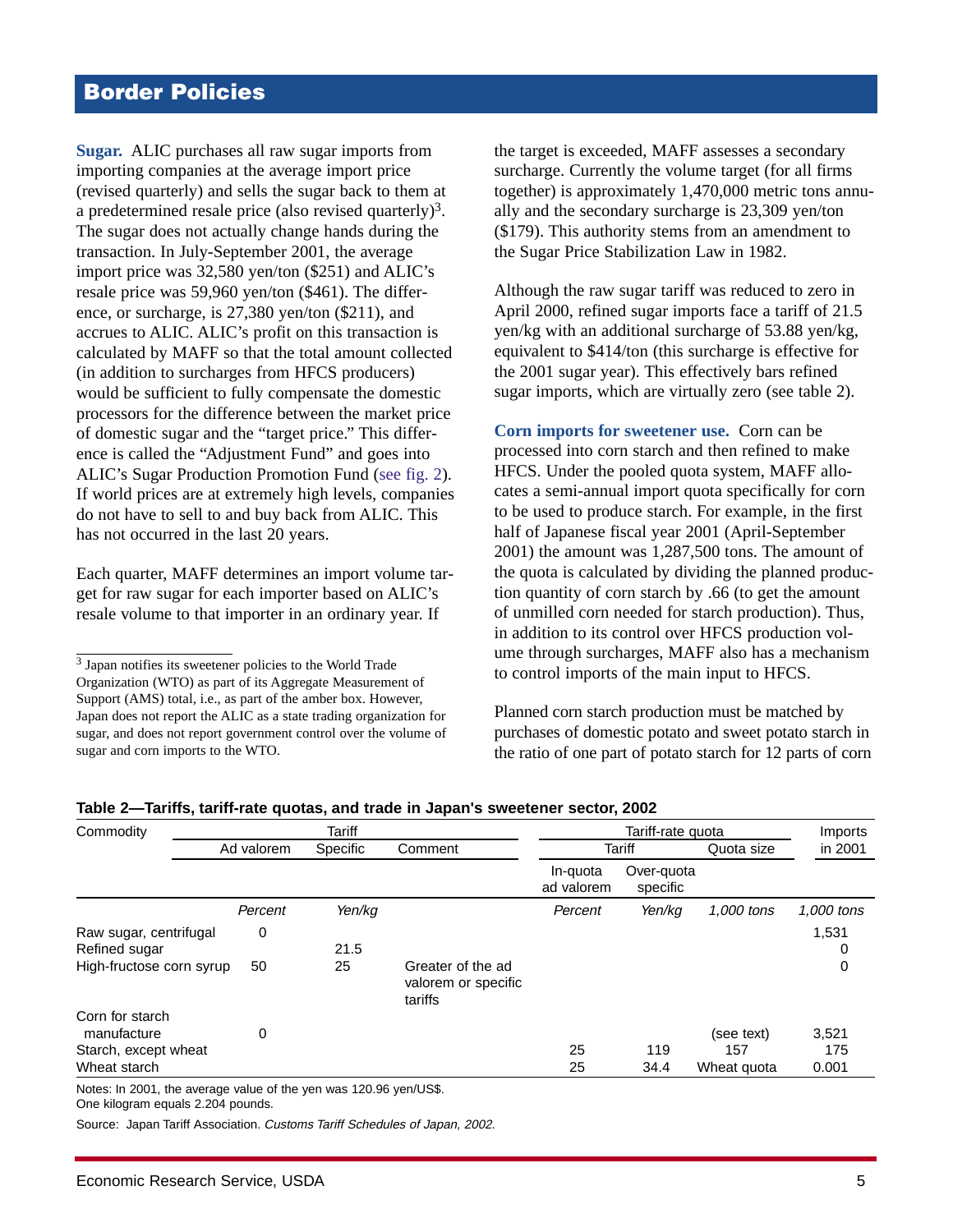starch.4 Corn sweetener producers can import (at the zero tariff rate) up to 12 times the volume of potato starch that they use. Any corn imports beyond that volume face a tariff of 12,000 yen per ton or 50 percent of the value of a shipment, whichever is higher.

During the Uruguay Round (UR), Japan committed itself to allowing at least 3.75 million tons of corn imports for industrial (including sweetener) use each year, with a zero tariff. The maximum ratio of potato to corn starch in domestic sweetener production was set at 1:11. Since 1994, the ratio of potato to corn starch has dropped as low as 1:13. For the second half of Japanese fiscal year 2001 (October 2001-March 2002) the ratio was set at 1:12.

In addition to the quota on corn as a source of substitute sweeteners, Japan blocks the import of HFCS with a high tariff and limits starch imports through a tariffrate quota of 157,000 tons per year. Japan's former absolute quota on starch imports was successfully challenged in a dispute before the General Agreement on Tariffs and Trade in 1987. Japan declined to liberalize starch imports, choosing instead to compensate its trade partners in other ways (see Elleson), in order to protect its domestic sugar industry from imports of a potential feedstock for high fructose sweeteners. Later, in the UR, Japan agreed to allow over-quota starch imports, but only at a much higher tariff [\(see table 2\)](#page-4-0).

To prevent Japan's food manufacturers from circumventing the high barriers to trade in pure sweeteners (sugar and HFCS) or sweetener feedstocks (corn and starch), Japan has also placed higher tariffs on intermediate or final products that contain sugar. For example: citrus juices containing added sugar are assessed a tariff of 29.8 percent or 23 yen/kg (whichever is greater), while juices without added sugar face a tariff of 25.5 percent; cake mixes with added sugar have a tariff of 23.8 percent versus 12 percent for mixes with no sugar added; etc.

<sup>4</sup> This requirement for domestic purchase was part of Japan's UR commitment in 1995.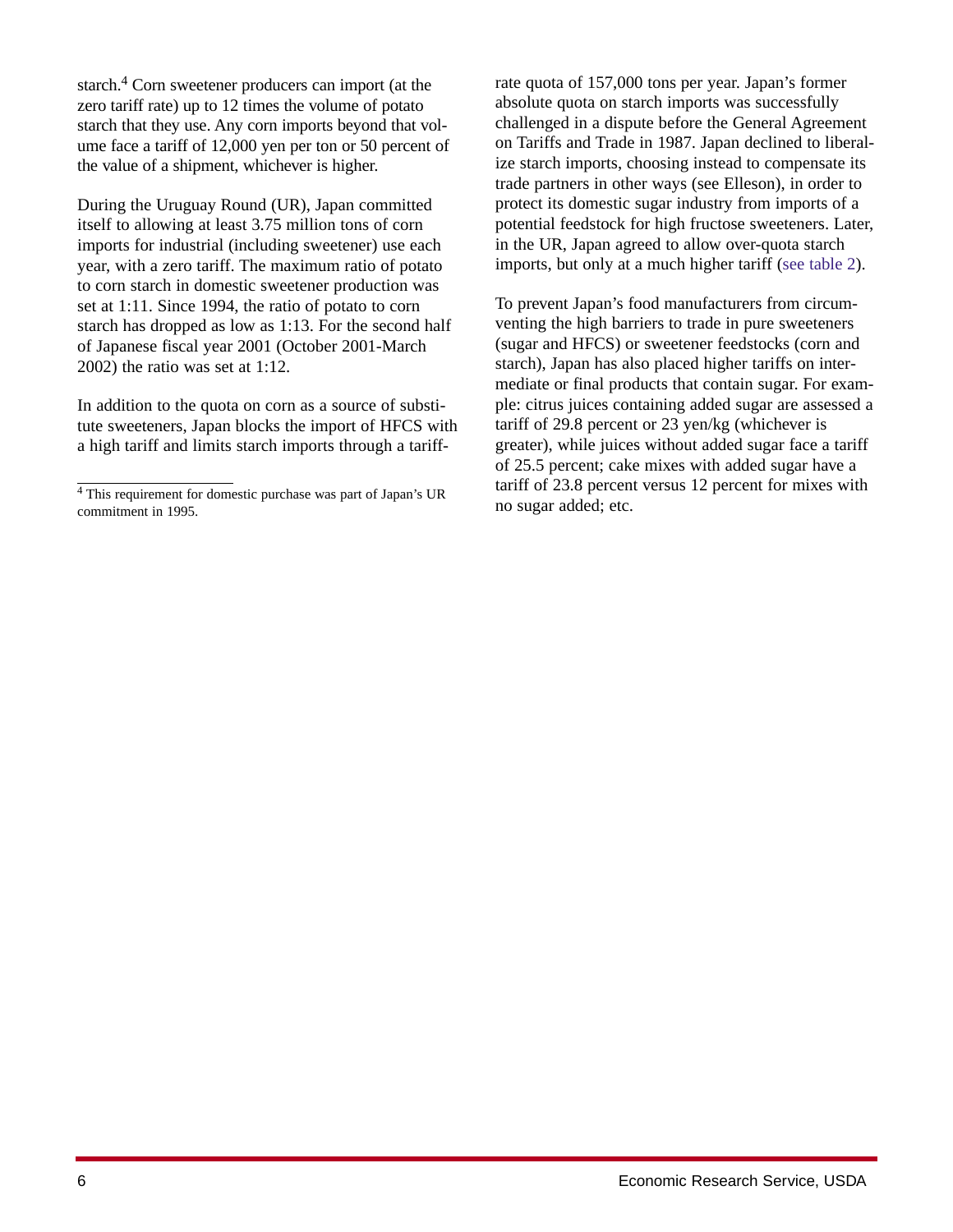# **Policy Implications**

**Prices.** The most important price determining wholesale refined sugar prices in Japan is the resale price of imported raw sugar (59,960 yen/ton), since two-thirds of raw sugar is imported and subsequent pricing by sugar refiners depends on this base price. Equivalent to \$461/ton (at an exchange rate of 130 yen/US\$), the resale price is about 22 cents per pound. This is well above the world price for raw sugar in 2000, about 8.5 cents/lb. The retail price for refined sugar in Tokyo in 2000 averaged 211 yen/kg, or 89 cents/lb. This is twice as high as the U.S. retail price for refined sugar in 2000, 42 cents/lb (see fig. 3).

The guaranteed price for sugarcane (in sugar year 2001) is equivalent to about \$0.61/lb. for raw sugar. This is over 6 times higher than the calendar-year 2001 import unit value (a good indicator of the world price) for raw sugar. For sugar beets, the guaranteed minimum price of 16,930 yen/ton is equivalent to \$0.33/lb. for raw sugar—over 3 times the average import price.

**Gains and losses.** Japan's farmers who raise sugarcane and sugarbeets receive much higher prices as a result of Japan's policies. The Organization of Economic Cooperation and Development (OECD) estimated that this price support amounted to 67 percent of the total value of Japan's production of sugar from domestic cane and beets in 1999.

### Figure 3





Sources: Monthly Statistics of Agriculture, Fishery and Forestry, Japan, various issues; and ERS, USDA.

Japan's corn sweetener industry arose in the 1970s, taking advantage of the high sugar prices. Using imported corn, the industry refined HFCS at a cost below the price of sugar in Japan. Over time, Japan's Government imposed several burdensome requirements on the corn refiners. One was a requirement to use domestic starch from potatoes and sweet potatoes for a fraction of HFCS production. The government sets a standard price for those potatoes used for starch production. In 2001, the price was 25,233 yen/ton (\$209/ton) for sweet potatoes and 13,960 yen/ton (\$115) for white potatoes. In 1999, the last year with available data, one-fifth (206,000 tons) of total sweet potato production and 37 percent (1,088,000 tons) of white potato production was used for starch. HFCS refiners would prefer to buy corn, which has a higher starch yield, if they could do so at world prices. However, the corn tariff is at least 50 percent unless imports are accompanied by purchases of domestic potato starch. Another burden was imposed on HFCS manufacturers in 1982—the surcharge on syrup production for HFCS [\(see page 3](#page-2-0)). Despite the obstacles caused by government policies, the corn sweetener industry has grown by taking market share away from sugar, and now has over 40 percent of the sweetener market.

**Consumers pay.** Japan's consumers face higher prices as a result of the sweetener policies. The OECD estimated that Japan's control of refined sugar prices added 176 billion yen (\$1.54 billion) to consumer food costs during 1999. The reason for these higher costs is that the sweetener policies raise Japanese sugar prices far above world sugar prices. If Japan's retail sugar prices fell to U.S. levels—a reasonable scenario for this relatively undifferentiated product—they would be 50 percent lower than the current level [\(see fig. 4\)](#page-7-0). Because of high sweetener prices, consumers have less to spend on other items, and consumption of sweeteners is lower in Japan than it would be otherwise.

ALIC's mandate to purchase all raw sugar at the border and all domestically manufactured HFCS means that the government has considerable control of the market (unless world sugar prices or domestic HFCS prices are at extremely high levels [\(see page 3\)](#page-2-0). The price at which ALIC resells sweeteners to the processors becomes a floor that helps determine the user price of refined sugar and HFCS, and the surcharge from this transaction is, at least partially, passed on to consumers by the processors.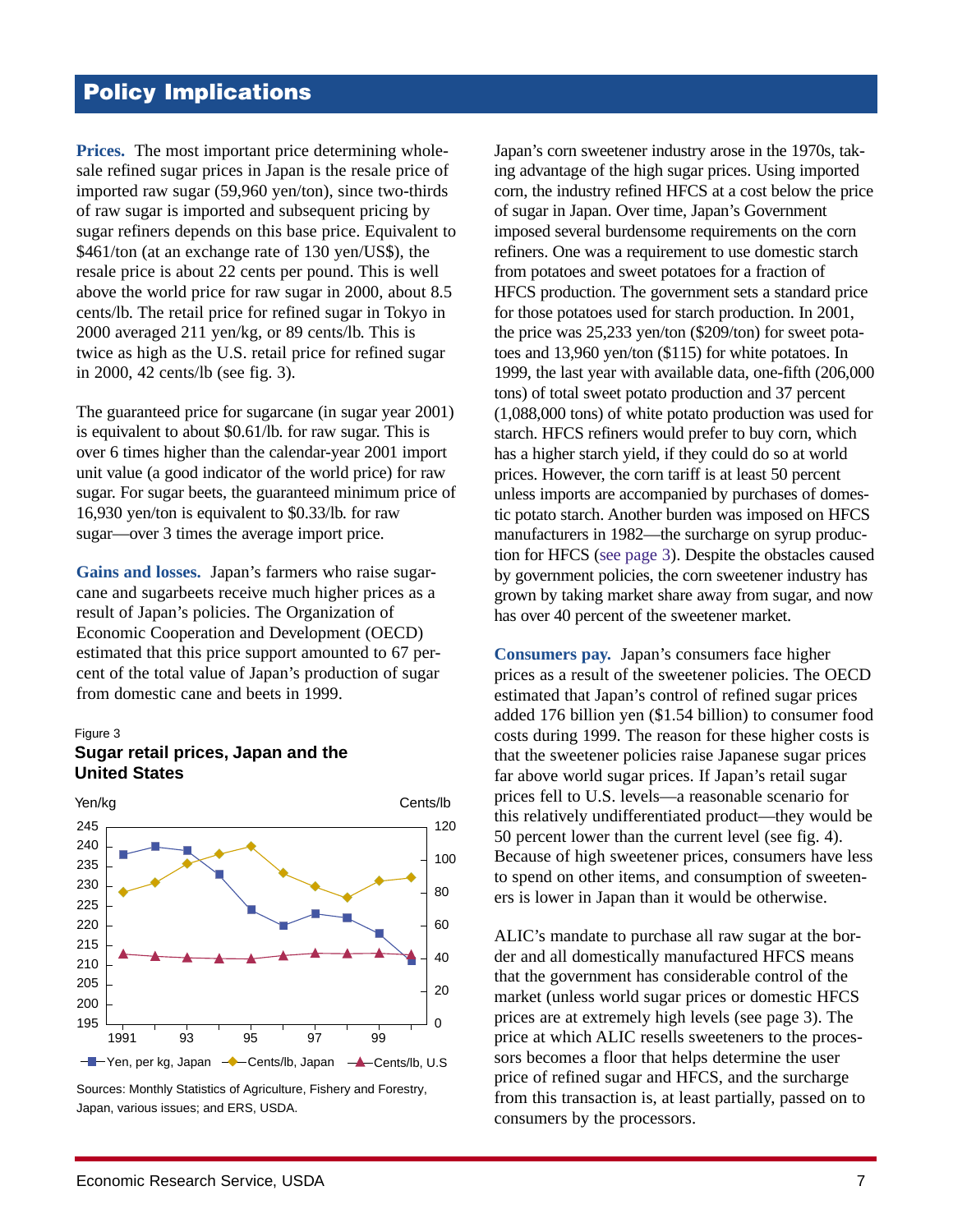### <span id="page-7-0"></span>Figure 4 **Comparing sugar prices, 2000**

yen/kg



Sources: Monthly Statistics of Agriculture, Fishery and Forestry, various issues; and ERS, USDA.

One consequence of the high price of sugar in Japan has been to raise the cost of manufacturing food products that contain sugar. Food manufacturers and food importers have increasingly turned to foreign sources of prepared foods or food preparations to avoid Japan's high sweetener costs, and sweetener consumption for processed food has been falling in Japan. Sweetener supply (which is roughly equal to use, either by households or by food and beverage manufacturers) in Japan peaked in 1989, at 4.4 million tons, and has fallen off by about 500,000 tons since. The decline on a per-person basis is evident in figure 5. Rather than marking just a reduced level of sweeteners in foods and beverages, the decline may partly reflect imported products that already contain sugar being substituted for products to which sugar is added in Japan.

MAFF adjusts the surcharge on raw sugar at the border primarily to compensate for processor costs of buying sugarcane and sugarbeets in Japan. Its surcharge varies according to world prices but also according to internal policy goals. The surcharge can prevent Japan's consumption and production of sweeteners from changing according to world price signals. Thus, Japan's contribution to absorbing more sweeteners when world prices are low, or less of these products when world prices are high, may be reduced. The rest of the world is forced to balance supply and demand without a contribution from Japan. Furthermore, by preserving its own high-cost production, Japan imports less than it would without the sweetener policies. Its farmers produce more, and its

### Figure 5 **Sweetener consumption in Japan**

Kg/person/year



Source: FAOSTAT.

consumers use less sugar than if prices in Japan were lower. This reduces world demand for sweeteners and thus the world price for sweeteners.

**Possible effects of liberalization.** A 1999 study by the Australian Bureau of Agricultural and Resource Economics (ABARE) estimated that world prices would rise by 5 percent and the volume of sugar trade would grow by 500,000 tons if Japan were to cut its tariffs, surcharges, and levies on sugar imports to zero over a 5 year period. The study assumed that HFCS production would be unaffected and that most Japanese domestic sugar production would remain because of other means of support by the government. Production declined by 200,000 tons (22 percent) and consumption increased by 300,000 tons (13 percent) in the ABARE simulation.

Recent modeling at the Economic Research Service (ERS) using a multi-commodity partial equilibrium framework<sup>5</sup> has simulated what might happen if Japan were to eliminate all its border protection as well as all its domestic support that is trade-distorting. The results for sugar are striking. After a few years of adjustment, sugar production falls by over 40 percent. Consumer and producer prices in Japan fall by over 70 percent. Imports rise by from 560,000 to 735,000 tons over current levels, and world sugar prices rise by 1.1-1.4 percent, depending on what assumption is made about HFCS markets. Trade liberalization would provide

 $\frac{5}{10}$  Documentation of the model can be found at *<http://coldfusion.aers.psu.edu/wto/>* .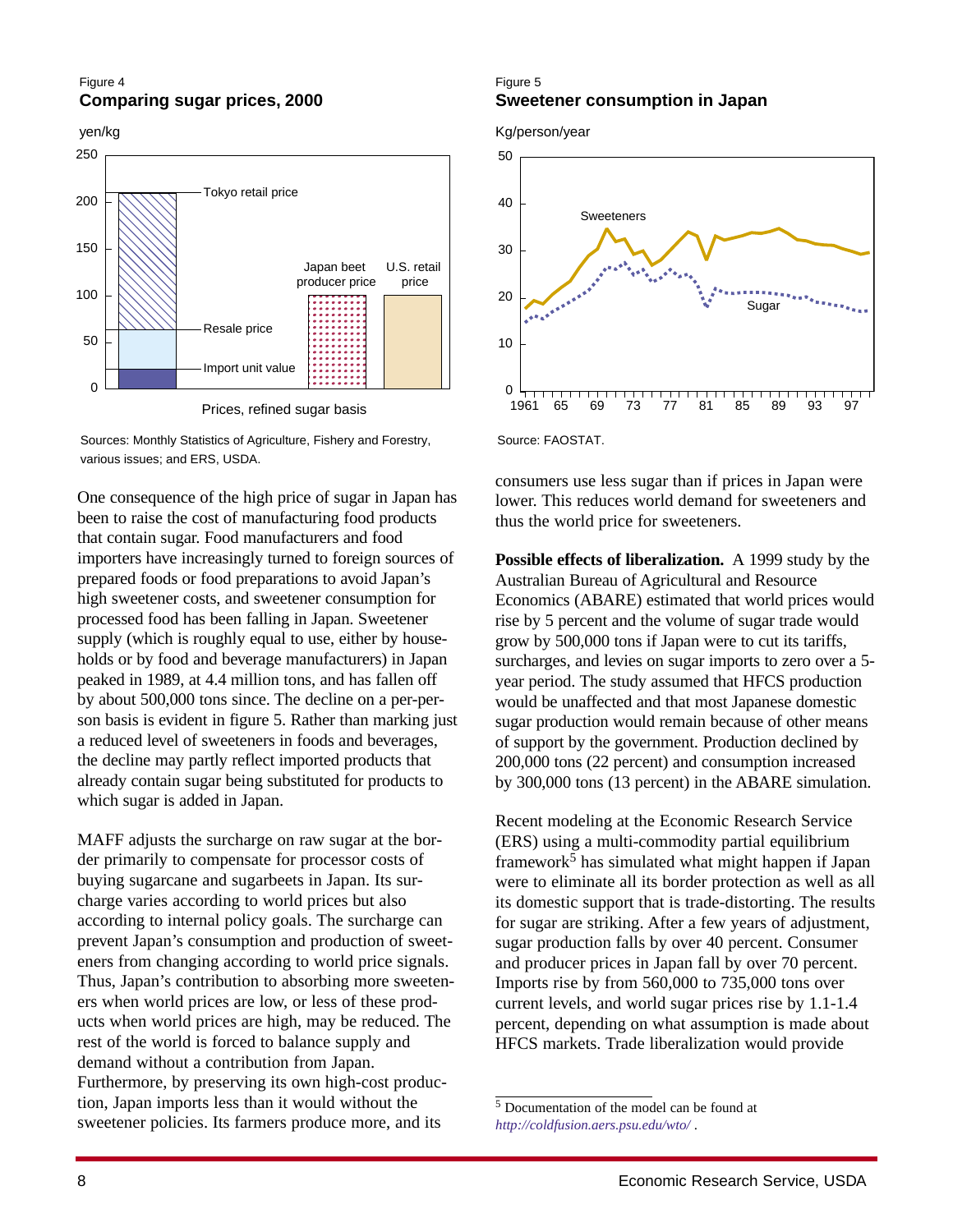substantial benefits to Japan's consumers and to sugar producers in exporting countries.

A key uncertainty is the reaction of Japan's HFCS production to falling sugar prices. While sugar and HFCS can substitute for each other in most uses, there is a preference for HFCS in soft drink production—a major use. A range of model scenarios used different assumptions about the linkage between HFCS produc-

tion and sugar prices. If HFCS production is unaffected—there is no substitution of imported sugar for Japan's HFCS—then sugar imports rise by 560,000 tons, and the world sugar price would rise by 1.1 percent. If HFCS output in Japan is sensitive to the sugar price decline, and were assumed to drop by as much as 300,000 tons in corn equivalent, then Japan's sugar imports would rise 735,000 tons over current levels, and world sugar prices by 1.4 percent.